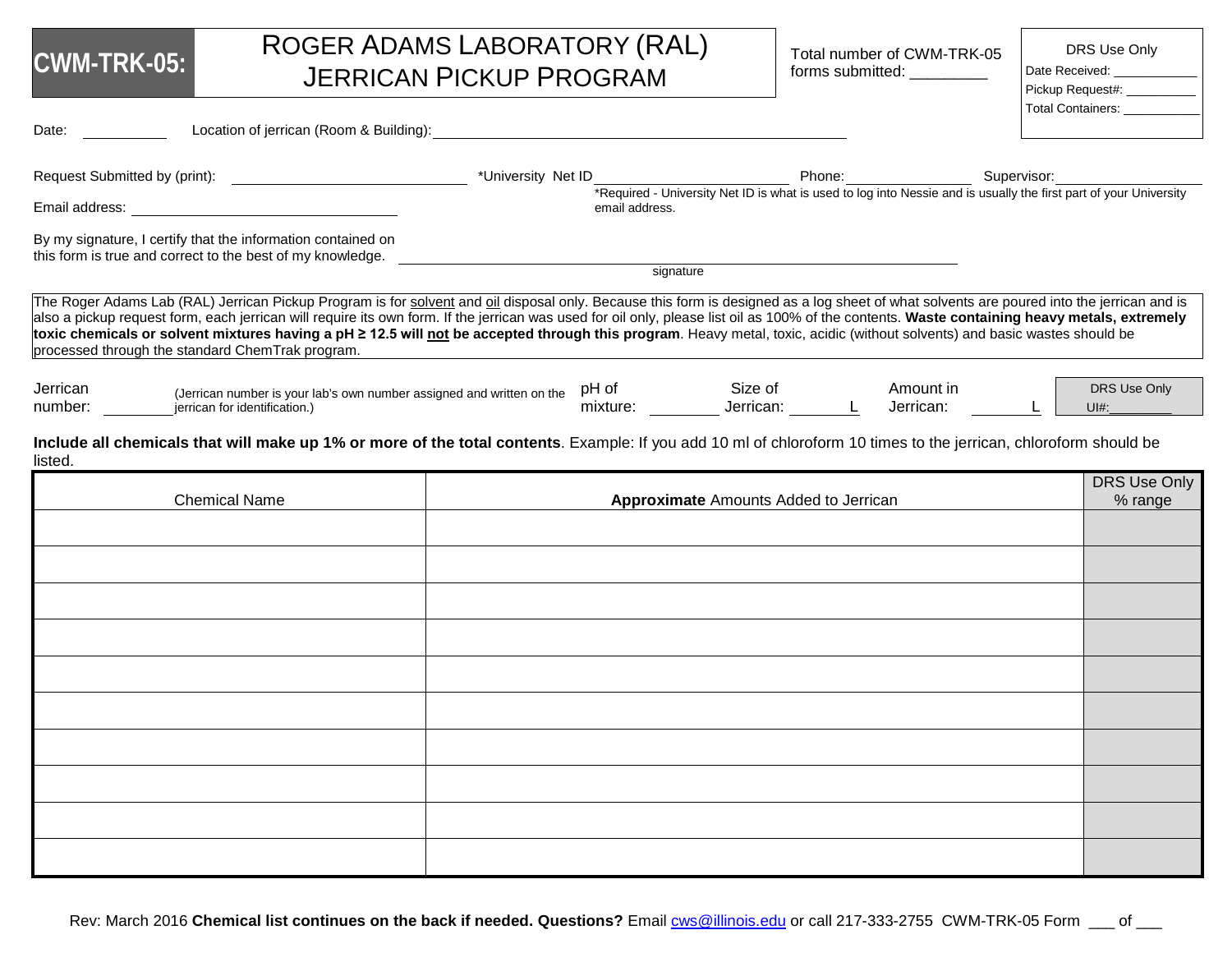| <b>Chemical Name</b> | <b>Approximate Amounts Added to Jerrican</b> | DRS Use Only %<br>range |
|----------------------|----------------------------------------------|-------------------------|
|                      |                                              |                         |
|                      |                                              |                         |
|                      |                                              |                         |
|                      |                                              |                         |
|                      |                                              |                         |
|                      |                                              |                         |
|                      |                                              |                         |
|                      |                                              |                         |
|                      |                                              |                         |
|                      |                                              |                         |

## **Example**

| Chemical Name | <b>Approximate</b> Amounts Added to Jerrican | DRS Use Only |
|---------------|----------------------------------------------|--------------|
|               |                                              | % range      |
| Acetone       | 100 ml, 50ml, 50ml, 100ml, 100ml, 100ml      |              |
| Methanol      | 200ml, 500ml, 500ml, 250ml, 250ml, 100ml     |              |
| Toluene       | 1L, 100ml, 25ml, 2L, 100ml, 75ml, 900ml      |              |
| Pyridine      | 100ml                                        |              |

#### **Guideline for entering amounts:**

It is understood that quantities must be estimated due to the nature of laboratory processes. Please provide the best estimate each time you add waste to the jerrican. The list of chemicals needs to be accurate (anything present at 1% or more of the jerrican must be listed – if in doubt, list the chemical), but there is a little more flexibility with the actual amounts added (+/- 10%).

## **Points to Note**

- The jerrican pickup program is designed for laboratories that generate more than one jerrican of solvent or oil waste every two weeks and collect their waste in jerricans. The program is only for the Department of Chemistry research labs in Roger Adams Laboratory and in Chemical and Life Science Laboratory A–Wing.
- The waste generator must identify the waste in each container so that they can be managed appropriately. This is critical for University compliance with EPA regulations and the safety of DRS personnel.
- Segregate halogenated solvents from non-halogenated solvents.
- DO NOT dispose any waste contaminated with Arsenic, Barium, Cadmium, Chromium, Lead, Mercury, Selenium or Silver in a jerrican. Wastes containing these heavy metals must be disposed through the standard ChemTrak program. Refer to the *Procedures for Requesting Chemical Waste Disposal* for more information: [www.drs.illinois.edu/Waste/ProceduresForRequestingChemicalWasteDisposal.](http://www.drs.illinois.edu/Waste/ProceduresForRequestingChemicalWasteDisposal)
- If a problem arises with waste in a jerrican (e.g., it reacts when poured into a waste drum, it is malodorous, solids are present), the jerrican will have to be lab-packed for disposal and will not be returned.

**More information on the Roger Adams Laboratory Jerrican Pickup Program can be found on the Division of Research Safety Website at: <http://www.drs.illinois.edu/Waste/Jerricans>**